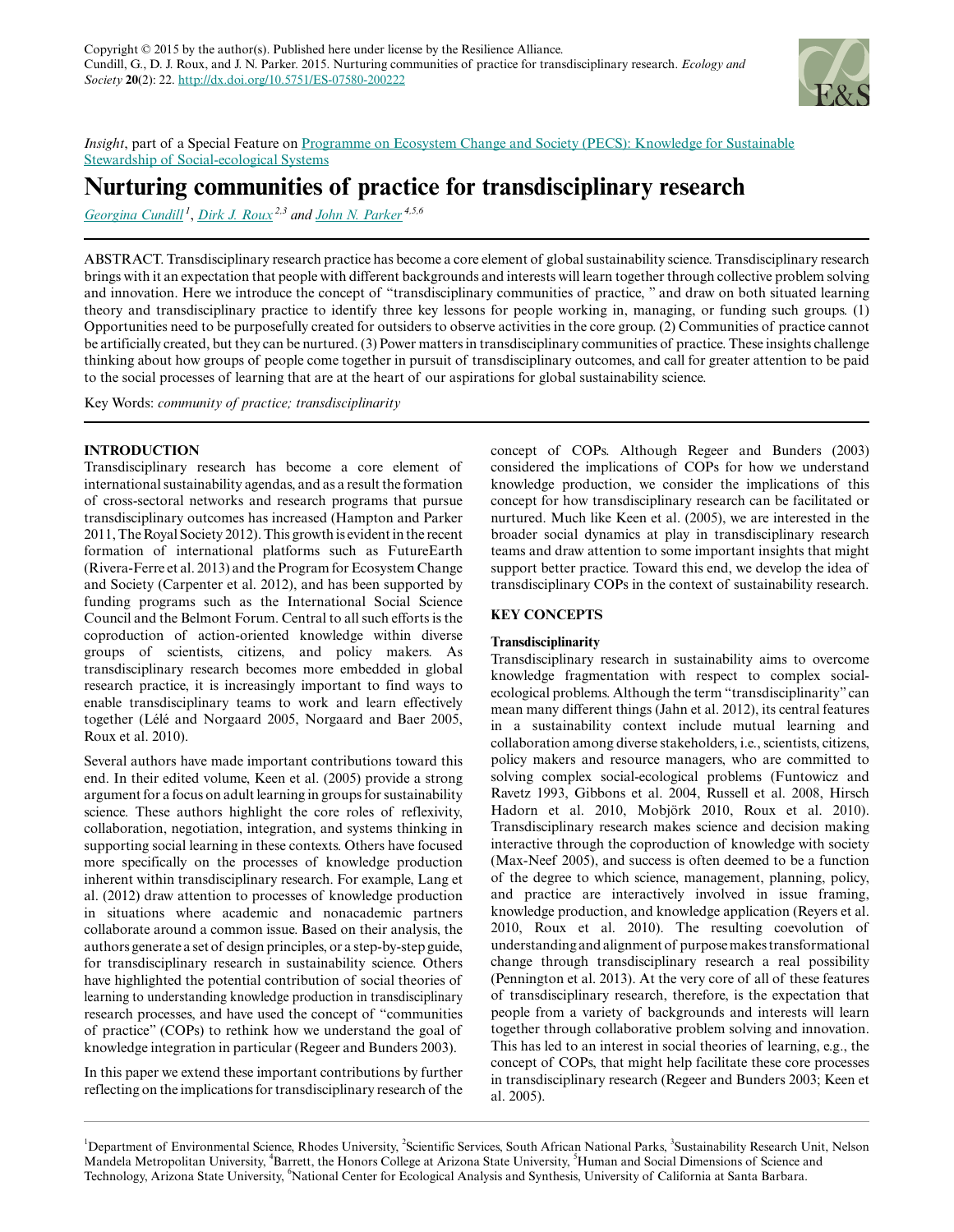The concept of COPs reflects a social theory of situated learning that occurs within a web of social relationships and through participation in the world (Wenger 1998). The concept of a COP was originally developed to understand adult learning in apprenticeships (Lave and Wenger 1991), but has since been applied to understanding learning in business, government, large organizations, international development, and the internet (Wenger et al. 2002). A COP, at its simplest, is a group of people who share an interest or a passion for something that they practice, and who learn how to do it better through regular interaction (Wenger 1998). Three features characterize a COP and distinguish it from other groups (Wenger et al. 2002): First, COPs organize around a shared domain of interest. A COP is not just a network of connections between people, e.g., a group of people who work in the same building. COP membership is based on a commitment to the domain of interest and also a shared expertise in that domain. Second, COP members engage in joint activities, helping each other and sharing information. During this process, relationships are built that enable members to learn from one another. In contemporary research settings, most researchers will identify with attending meetings with colleagues, taking new ideas back to their respective institutions, and testing them in projects with students and colleagues before once again sharing their findings. Third, COP members are practitioners and not mere spectators. They actively test ideas, usually through a shared set of resources, e.g., experiences, tools, metaphors, and ways of addressing recurring problems, in ways that enable them to do things better. Developing this sort of shared practice takes time, trust, and sustained interaction.

Importantly, differential levels of participation are an important, and expected, characteristic of COPs (Wenger et al. 2002). A small core group, perhaps 15% of the whole COP, are expected to be highly active, providing leadership and ensuring that the COP has legitimacy, whereas another roughly 20% of the COP might be active members who participate regularly but who are not as dedicated or central to the leadership of the COP. The remaining 65% of a COP are regarded as peripheral, but also critically important because they observe activities in the core and might implement what they learn in other COPs or organizations. Wenger et al. (2002) developed the idea of legitimate peripheral participation as a core aspect of COPs that should be recognized and encouraged.

#### **Transdisciplinary communities of practice**

By its nature, transdisciplinarity is likely to lead to COPs with distinctive characteristics in addition to those described above. Transdisciplinary communities of practice (TDCOPs) are more likely to be distinctly heterogeneous, cross-sectoral groups with a shared interest in and basic commitment to solving complex social-ecological problems. Individuals within these groups will likely engage with one another to coproduce knowledge for practical application and solutions to current challenges, and will be involved in an on-going, iterative process of issue framing, knowledge production, and knowledge application. Adding to their heterogeneity, TDCOP members are likely to operate in substantially different areas of practice, applying their shared knowledge in such varied arenas as science, state institutions, and civil society.

Such TDCOPs can take different forms, emerging from both institutionalized attempts to facilitate transdisciplinary interactions and from self-organizing processes. Here we briefly introduce an example of each type. The case studies were selected because two of the authors (DJR and JNP) have been intensively involved in each of them for a number of years. We will return to these case studies to illustrate the lessons drawn from a synthesis of data, findings, and conclusions based on the primary research of these authors. See Roux and Nel (2013), Parker and Crona (2012), and Crona and Parker (2011) for specific details on these research projects.

The first case study represents an intentionally nurtured TDCOP. The Decision Center for a Desert City (DCDC, founded in 2004) is a university research center designed to facilitate knowledge coproduction between academic researchers, water managers, and policy makers to enhance the efficacy of long-term decision making about water resources under climatic uncertainty in an arid, rapidly urbanizing metropolitan area in the southwestern United States (see Crona and Parker 2011, Parker and Crona 2012). DCDC was designed to be a boundary organization that facilitated transdisciplinary interactions between scientists and policy makers. Boundary organizations are formal organizations designed to exist at the borders of different social worlds, and to broker or mediate interactions between these communities despite their diverse purposes, incongruent values, and potential mutual incomprehension (Guston 2001, Parker and Crona 2012). They are not TDCOPs in and of themselves, but are rather institutional means by which TDCOPs can be catalyzed and fostered. Through a number of specific strategies and concerted efforts, DCDC has facilitated the development of a robust regional TDCOP in which local and regional water policy makers and water resource managers interact to share expertise and collaborate. These heterogeneous, cross-sectoral collaborations have contributed to basic science and to local and regional water policy debates, policies, and practices.

The second TDCOP is a continually self-organizing initiative, referred to here as "the freshwater initiative." Triggered by a onceoff project in 2002 (Roux et al. 2002), a systematic approach to freshwater conservation planning has developed both dynamically and purposefully over the past 12 years in South Africa. Various innovations around assessment methods and demonstration projects were followed by engagement with policy makers from various state sectors (see Roux and Nel 2013). The resulting set of cross-sector policy objectives for freshwater conservation, formulated through a participatory process involving various departments and agencies of national government, acknowledged the systemic nature of water governance and the inherent need for cross-boundary cooperation (Roux et al. 2006). These objectives and an associated quantitative target for freshwater conservation provided the context for a next phase (2007-2011), focusing on identifying priority areas for conservation and exploring institutional mechanisms for their implementation (Audouin et al. 2013). Importantly, this phase followed an action research mode whereby researchers, policy makers, and natural resource managers engaged in mutual learning and actively contributed to a series of products. These products set the scene for the current phase, which is still organizing, with an emphasis on implementation, monitoring, and revision. The core members of this TDCOP have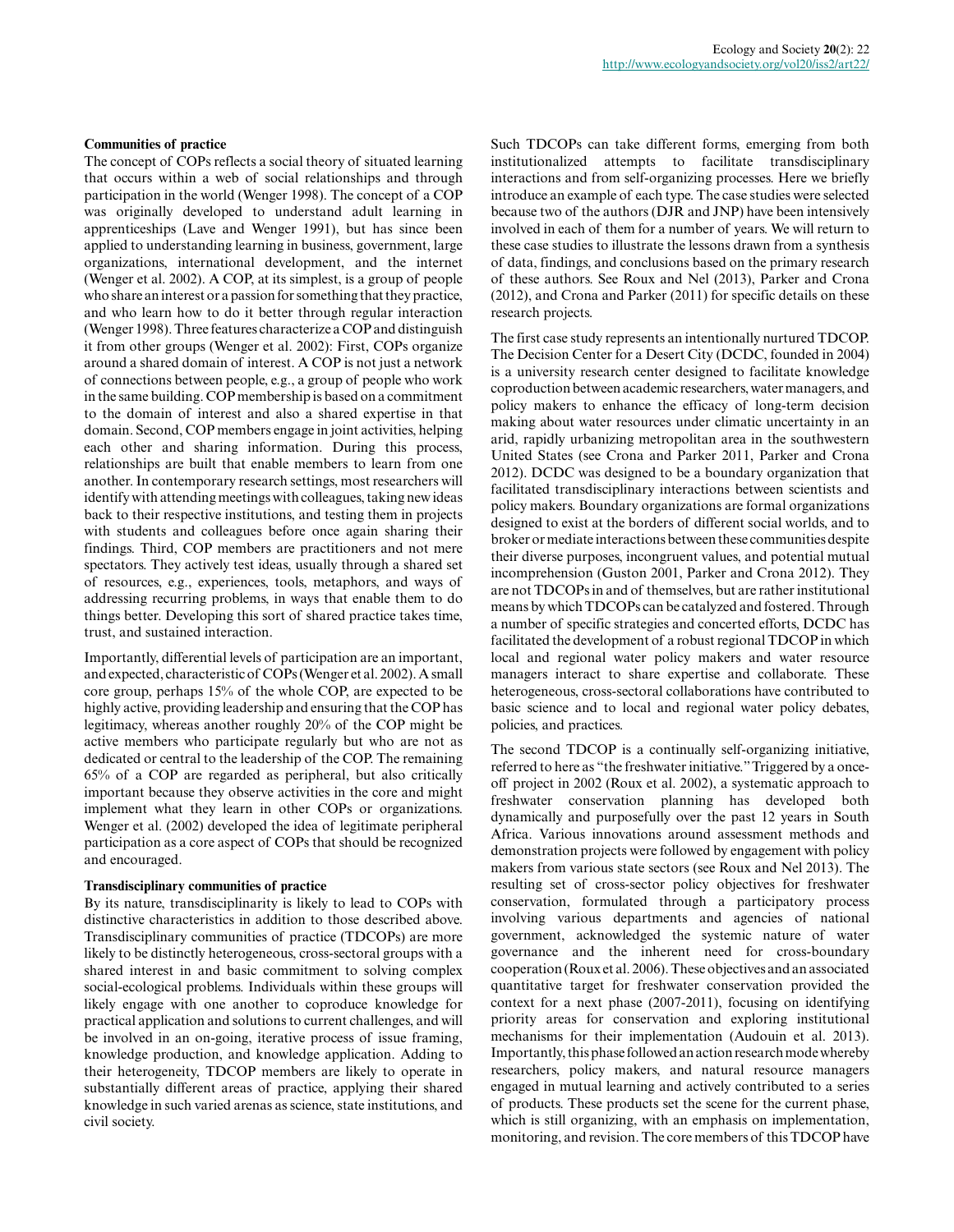shifted over time, depending on the phase of the project and the key objectives at the time.

### **LESSONS FOR NURTURING TRANSDISCIPLINARY COMMUNITIES OF PRACTICE**

COP theory, together with growing practical experiences with effective TDCOPs, highlights a number of lessons that are not always intuitive for the individuals participating in, managing, or funding transdisciplinary research programs. These lessons relate to (1) purposefully creating opportunities for outsiders to observe the activities of the core group, (2) recognizing that TDCOPs do not exist simply because a group has been created for a specific task, and (3) recognizing that power matters in important ways in the context of TDCOPs.

#### **Lesson 1: Consciously "build benches" for outsiders**

COPs tend to be characterized by a small core group who are very active, with a large group of members on the fringe who participate to a lesser extent, referred to as peripheral participation (Wenger et al. 2002). Opening up opportunities for peripheral participation is important because it creates opportunities for peripheral members to migrate into the core group and therefore expand and replenish membership in this group. Outside of the center and the periphery are people who are not members, but who have an interest in the activities of a community, referred to as "intellectual neighbors" (Wenger et al. 2002:56). Some members will move through all three of these layers over time, at times playing an active role during a given topic or activity and at other times playing a more passive role. Successful COPs encourage peripheral participation and "build benches for those on the side-lines" (Wenger et al. 2002:57).

The DCDC case study offers insight into how such benches can be built in a contemporary transdisciplinary context. DCDC worked to include those on the peripheries of the scientific and water policy communities by holding regular meetings focused on water-related issues, i.e., water briefings, open to all members of the water policy and science community. Free meals were also provided, helping enhance trust by encouraging informal interaction (see Parker and Hackett 2012). Survey data indicate that 62% of policy makers expanded their ties to the water community as a result of their DCDC affiliation and attendance at water briefings (Crona and Parker 2011). Furthermore, participation in water briefings lowered cultural barriers between researchers and policy makers (Crona and Parker 2012). Overall, water briefings fostered network growth at the peripheries by providing a politically neutral space for persistent interaction, lowering cultural barriers, helping align understanding and interests, and bringing people who were operating on the fringe of the TDCOP into the core group.

The freshwater initiative benefited from continuity in a small leadership group who were the core of the TDCOP, with individual members representing different national agencies with different functions and constituencies. Throughout the lifecycle of the freshwater initiative, and especially during the four-year phase for identifying spatial conservation priorities, the core group actively created opportunities involving a wide spectrum of stakeholders. These opportunities included workshops with practitioners to review delineation of priority areas on maps, involvement of a broader spectrum of scientific disciplines, and small-group meetings with policy officials (Audouin et al. 2013,

Roux and Nel 2013). From this broad-based exposure, some individuals self-selected to become active members of the core group, others did not become active participants but successfully transferred relevant information to their organizations, and still others were less interested or perhaps not equipped or able to take action.

All of these responses represent legitimate and expected behavior for individuals operating at the periphery of a TDCOP. Recognizing this is fundamental to understanding the outcomes of efforts to build benches for intellectual neighbors. Building benches through the means described for both DCDC and the freshwater initiative does not, and cannot be expected to, guarantee involvement in a TDCOP. Viewing these fairly common activities, e.g., workshops and small group meetings, through a COP lens illuminates alternative roles for such strategies in the context of transdisciplinary engagements: These strategies create opportunities for the membership of COPs to be expanded and for ideas to spread beyond the core group. Participation will most likely self-organize based on the degree of excitement and purpose transmitted by the core group; perceptions of salience, credibility, and legitimacy (sensu Cash et al. 2003) offered by the TDCOP; and opportunities offered through bench creation for knowledge sharing and being valued by other members. Importantly, Crona and Parker (2011) show that peripheral individuals who interact with core TDCOP members are more likely to use scientific knowledge produced by the TDCOP in their policy work. In other words, peripheral participation can play an important role in enhancing the reputation of a TDCOP in terms of its perceived credibility, legitimacy, and saliency.

### **Lesson 2: COPs cannot be artificially created, but they can be nurtured**

Creating a team to work on a problem does not mean that a COP has been created (Roberts 2006), and neither does the creation of a transdisciplinary research project or program. COPs are emergent social phenomena resulting from interactions among diverse groups and stakeholders that must arise out of the concerted efforts and shared interests of the individuals and social groups involved. The conditions that might enable a COP to develop out of such a team over time can, however, be facilitated (Saint-Onge and Wallace 2003), and experience in transdisciplinary practice is showing that it is possible to intentionally create situations that facilitate the emergence of TDCOPs. A relatively successful effort to intentionally nurture TDCOPs is the Fire Learning Network in the United States (Goldstein and Butler 2010). Stakeholder groups have been established at the regional level, and regular meetings are organized by leaders to facilitate dialogue and develop plans, which include both scientist and nonscientist stakeholders. Whereas the multistakeholder groups are focused on consensus building and conflict management, the network of leaders is intended to share knowledge, build expertise, and promote learning. Conditions for frequent face-to-face contact among these leaders and opportunities to implement and test lessons, i.e., practice, are key facilitatory features of this network that have encouraged the development of TDCOPs (Goldstein and Butler 2010).

DCDC used two other primary methods to nurture its TDCOP. First, they created a regional water allocation model acting as a boundary object: WaterSim. Boundary objects are models, classification systems, interactive maps, and so forth that enable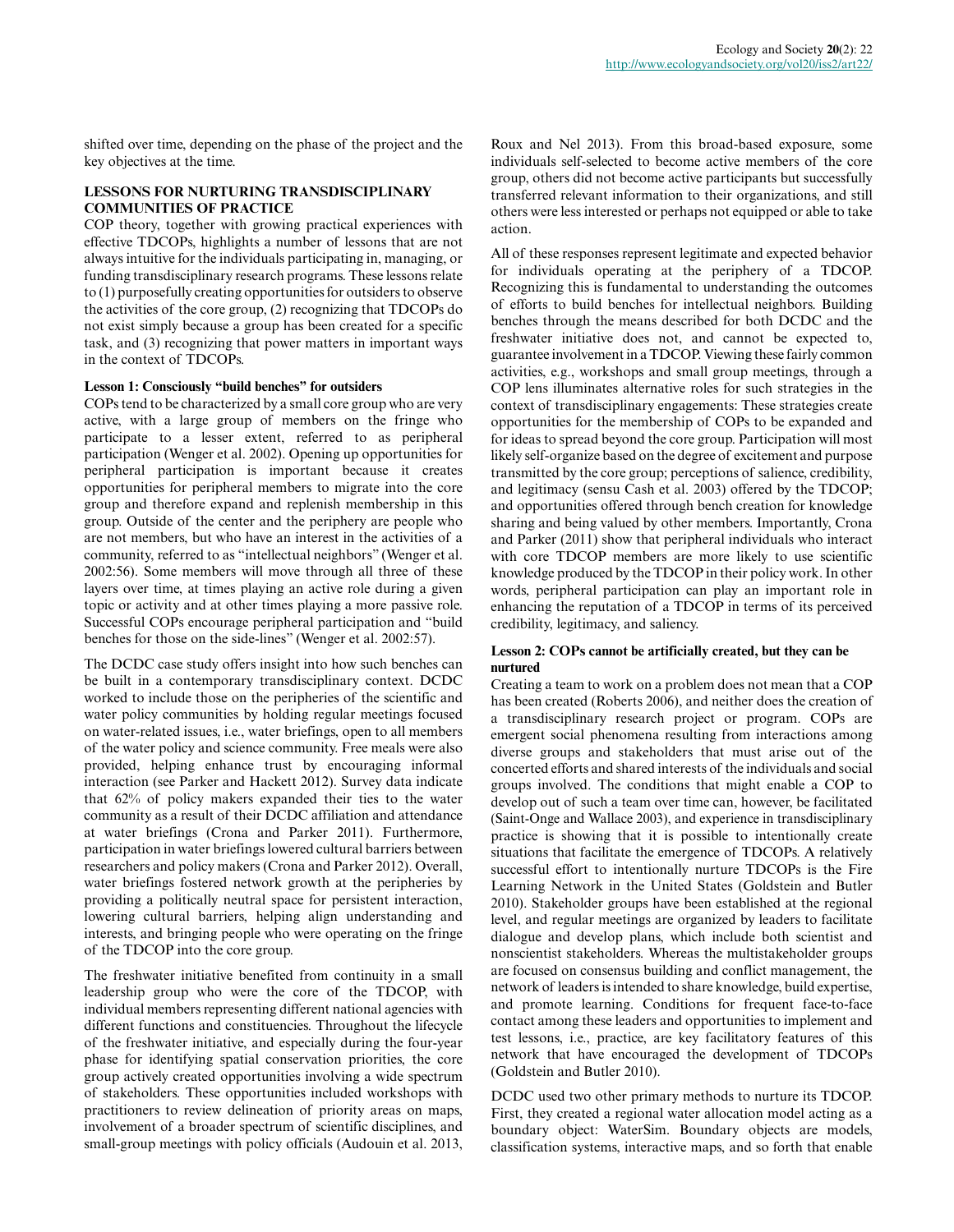different communities to interact despite differences (Star and Griesemer 1989). Joint contributions to constructing WaterSim led to greater trust in the model and enhanced efficacy of sectorial interactions (Parker and Crona 2012). Second, they enlisted help from liaisons with experience working in both scientific and policy communities. Liaisons enhanced awareness of DCDC within the water policy community, leading to greater participation, while devising strategies to mitigate conflict and facilitate mutual learning (Crona and Parker 2011, Parker and Crona 2012,).

The aims of the freshwater initiative were explicitly rooted in national water and environmental policies that were products of extensive stakeholder engagement processes and that enjoyed widespread legitimacy in South Africa. Moreover, the main driving organizations of the initiative have the credibility to call meetings and draw participation. These institutional contexts played an enabling role for stakeholder engagement. A specific nurturing approach was to create spaces for, and actively facilitate, collaboration and knowledge exchange across multiple administrative and functional boundaries. Preceding the process of identifying priority areas for conservation, a stakeholder inception meeting was used to classify stakeholders according to their desired level and type of engagement. The initial list of stakeholders included scientists from universities, research councils, museums, and consulting firms, as well as practitioners responsible for protection and management of water resources, biodiversity conservation, land-use management, and integrated development planning. Stakeholders could self-select to participate in various national and regional workshops on issues such as collation and review of input data for spatial planning, identification and review of priority areas, and development of guidelines for the use of priority areas and associated legislative tools in planning and policy processes (Audouin et al. 2013). Furthermore, the freshwater initiative produced products at all levels of Max-Neef's (2005) transdisciplinary hierarchy of knowledge: scientific publications at the empirical level; geographic information system data layers, maps, and implementation guidelines at the pragmatic level; and principles and policy at the normative/value-based level (Audouin et al. 2013). As such, wide-ranging opportunities for involvement were created. With clear learning interdependencies between these various products, practitioners from science, policy, and practice could all feel part of the same overarching TDCOP. As with the DCDC project, maps served as important boundary objects in the freshwater initiative. Participatory mapping, during which scientific information and stakeholder knowledge were integrated, contributed to a sense of legitimacy and inclusive ownership of the final products (spatial conservation priorities).

The insights from both case studies are vital in the context of TDCOPs, which we characterized earlier as likely to be deeply heterogeneous in terms of both the backgrounds of members and their arenas of practice. DCDC tackled the issue of heterogeneity through boundary objects that brought people together and enabled knowledge sharing and partnership building, and by using liaisons with substantial social capital. The fresh water initiative developed products with which all members of the TDCOP could not only identify, but also use and help create through their respective arenas of practice. Being purposeful about the creation of such boundary objects, social relations, and shared products in TDCOPs is essential in a way that one does

not find in traditional COPs, in which heterogeneity is less likely. Such heterogeneity brings with it an additional challenge in contexts where TDCOPs are purposefully nurtured: power imbalances.

#### **Lesson 3: Power matters in facilitated TDCOPs**

The notion of learning through COPs holds the possibility of masking the deep power asymmetries that are present in interactions between "experts" and "nonexperts" in transdisciplinary settings (Jahn et al. 2012). Power in this context refers to the differential ability of various subsets within the TDCOP to demand that their needs be met before the needs of others (see Mitchell et al. 1997). Such differences are a particular challenge to efforts to nurture COPs from the outside-in. COPs that develop spontaneously are unlikely to face this challenge, because such power asymmetries would likely prevent the development of such a COP in the first place. Facilitated TDCOPs, however, often involve a wide variety of potential participants and therefore sensitive choices about who is invited to join a given process and who is left out (Mobjörk 2010). Power asymmetries can prevent some actors from playing an active role in a shared endeavor (Mobjörk 2010), and from a COP's perspective, can result in banishing some participants to the periphery with little prospect of joining the core group. Therefore, the first lesson presented by COP theory (lesson 1 above) is also a potentially dangerous one in that it might justify some actors sitting forever on the periphery, or the benches. Therefore, a key goal must be to enable movement in and out of the core over time.

For DCDC, power imbalances significantly challenged colearning and practical deployment of scientific knowledge. DCDC is embedded within a research university and funded via the U.S. National Science Foundation, increasing these stakeholders' ability to demand that their needs be met and skewing its initial research emphasis toward producing highquality basic science (see Parker and Crona 2012). This produced substantial tensions among policy makers and ambivalence about continuing active collaboration. Once having satisfied the university and funding agency, DCDC leaders responded by turning to more practically oriented research and engaging more intensely with water resource managers and policy makers (see Parker and Crona 2012). These dynamics indicate the critical nature of managing power relations and strategic timing for effective functioning of TDCOPs.

Although the core group of the freshwater initiative has been characterized by two or three members who have provided leadership since the inception of the initiative, power dynamics within this group as well as outside have changed based on two factors: First, the initiative evolved along a type of innovation chain from method development to policy formulation to product development to the current implementation phase. The leadership roles of individual members, in part because of the mandates of the organizations that they represented, tended to differ in different phases. Someone with a research mandate would play a more directive role during the developmental phase, whereas someone with a policy mandate might be the key facilitator of interdepartmental deliberations during the policy phase. Second, the initiative functioned like an informal program consisting of loosely connected projects that all contributed to the overall aim of effective freshwater conservation. Some of these contributing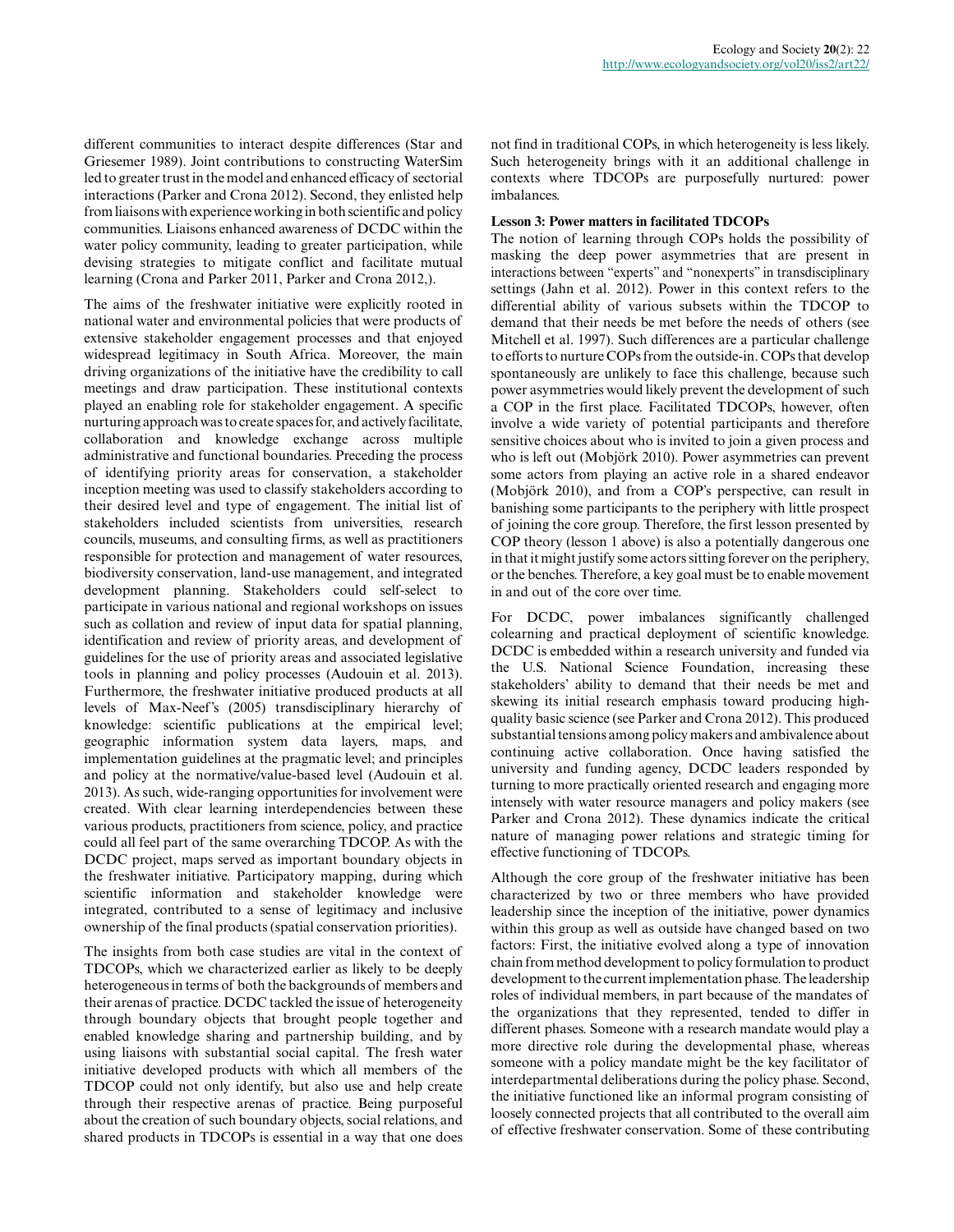projects were planned as part of the initiative, and the coexistence of others was of a more serendipitous nature. These projects provided key input during different phases of the freshwater TDCOP, and accordingly the influence of these project teams varied on a needs basis.

Both case studies suggest that power imbalances played a role in the performance of the TDCOPs and that challenges in this regard were dealt with as issues arose, rather than purposefully through foresight. The DCDC case study, in particular, highlights the need to be mindful and strategic regarding how power imbalances are managed, in the absence of which some TDCOP members are likely to withdraw from the process. Maintaining a diversity of parties at the core of a TDCOP is a major challenge, and requires attention to the power and interests of all groups and members.

#### **CONCLUSIONS**

Global sustainability science is experiencing a ground shift, from small, relatively isolated scientific research projects to deeply transdisciplinary work requiring diverse sets of stakeholders to share knowledge, test solutions, and learn together over time. We have shared just one social theory of learning, i.e., COPs, that can enhance our understanding of how such groups operate and how they might be nurtured. Far greater attention to the social processes that underpin collaborative research effort in general will be required in the years to come if the goals of transdisciplinary sustainability research are to be met.

Although previous work highlighted processes of knowledge production and integration in the context of transdisciplinary sustainability science (Regeer and Bunders 2003, Lang et al. 2012), we took a broader view and highlighted practical lessons that emerge from COP theory for how TDCOPs can be nurtured. Such lessons are relevant to researchers, funding agencies, and project managers alike. In some ways, the lessons challenge conventional wisdom about how groups of stakeholders come together and seek transdisciplinary outcomes. Building benches for outsiders particularly challenges a tendency among scientists to keep new ideas to themselves until they are published. Allowing outsiders to observe, learn from, and share new knowledge generated at the core of a TDCOP is likely to be deeply challenging for many scientists. In addition, the fact that TDCOPs do not exist simply because a project with multiple stakeholders is funded challenges project leaders to act and think differently about how such TDCOPs can be nurtured after such a project has been funded or formed. Paying attention to power relations when this is achieved is equally important. Another challenge is that research is largely driven by contracts with fixed budgets and time frames. Many of the enabling conditions associated with TDCOP formation, e.g., trust building, peripheral participation, and selforganization, do not lie comfortably with project management practices. Even when a TDCOP benefits from a large portfolio of individually funded projects, some of the social dynamics are likely to happen in between formal and funded project spaces.

Research on heterogeneous, highly creative, and influential professional communities, networks, and groups in fields as diverse as art, science, and politics is showing that social interactions fostering deep emotional commitment to the group and its ideas and practices are crucial for innovation and performance (Collins 1998, Farrell 2001, Medema 2011, Parker and Hackett 2012). This and other research on collaboration,

learning, and creativity should be integrated with that on TDCOPs to extend our understanding of best practices in those increasingly important associations. Both cases described here suggest that TDCOPs may be multilayered, with a core group that provides an umbrella community in which smaller self-organizing COPs, whether transdisciplinary or not, can see the larger significance of their specific practice. Transdisciplinary practice may thus also challenge traditional conceptions of COPs and how they operate, and provide an impetus for re-examining models of COP theory in this context.

*Responses to this article can be read online at:* [http://www.ecologyandsociety.org/issues/responses.](http://www.ecologyandsociety.org/issues/responses.php/7580) [php/7580](http://www.ecologyandsociety.org/issues/responses.php/7580)

#### **Acknowledgments:**

*The authors wish to acknowledge the members of the Southern African Programme on Ecosystem Change and Society for stimulating discussion about the role of communities of practice in that network, and for partially funding two meetings at which ideas for this paper were developed. GC wishes to acknowledge that this work is based on research supported in part by the National Research Foundation of South Africa (grant numbers 93446 and 90694).*

#### **LITERATURE CITED**

Audouin, M., R. Preiser, S. Nienaber, L. Downsborough, J. Lanz, and S. Mavengahama. 2013. Exploring the implications of critical complexity for the study of social-ecological systems. *Ecology and Society* 18(3): 12. [http://dx.doi.org/10.5751/ES-05434-180312](http://dx.doi.org/10.5751%2FES-05434-180312) 

Carpenter, S. R., C. Folke, A. Norström, P. Olsson, L. Schultz, B. Agarwal, P. Balvanera, B. Campbell, J. Castilla, W. Cramer, et al. 2012. Program on ecosystem change and society: an international research strategy for integrated social-ecological systems. *Current Opinion in Environmental Sustainability* 4:134-138. [http://dx.doi.](http://dx.doi.org/10.1016%2Fj.cosust.2012.01.001) [org/10.1016/j.cosust.2012.01.001](http://dx.doi.org/10.1016%2Fj.cosust.2012.01.001) 

Cash, D. W., W. C. Clark, F. Alcock, N. M. Dickson, N. Eckley, D. H. Guston, J. Jäger, and R. B. Mitchell. 2003. Knowledge systems for sustainable development. *Proceedings of the National Academy of Sciences of the United States of America* 100 (14):8086-8091. [http://dx.doi.org/10.1073/pnas.1231332100](http://dx.doi.org/10.1073%2Fpnas.1231332100)

Collins, R. 1998*. The sociology of philosophies.* Harvard University Press, Cambridge, Massachusetts, USA.

Crona, B. I., and J. N. Parker. 2011. Network determinants of knowledge utilization: preliminary lessons from a boundary organization. *Science Communication* 33(4):448-471. [http://dx.](http://dx.doi.org/10.1177%2F1075547011408116) [doi.org/10.1177/1075547011408116](http://dx.doi.org/10.1177%2F1075547011408116)

Crona, B. I., and J. N. Parker. 2012. Learning in support of governance: theories, methods, and a framework to assess how bridging organizations contribute to adaptive resource governance. *Ecology and Society* 17(1): 32. [http://dx.doi.](http://dx.doi.org/10.5751%2FES-04534-170132) [org/10.5751/ES-04534-170132](http://dx.doi.org/10.5751%2FES-04534-170132) 

Farrell, M. 2001. *Collaborative circles: friendship dynamics and creative work.* University of Chicago Press, Chicago, Illinois, USA.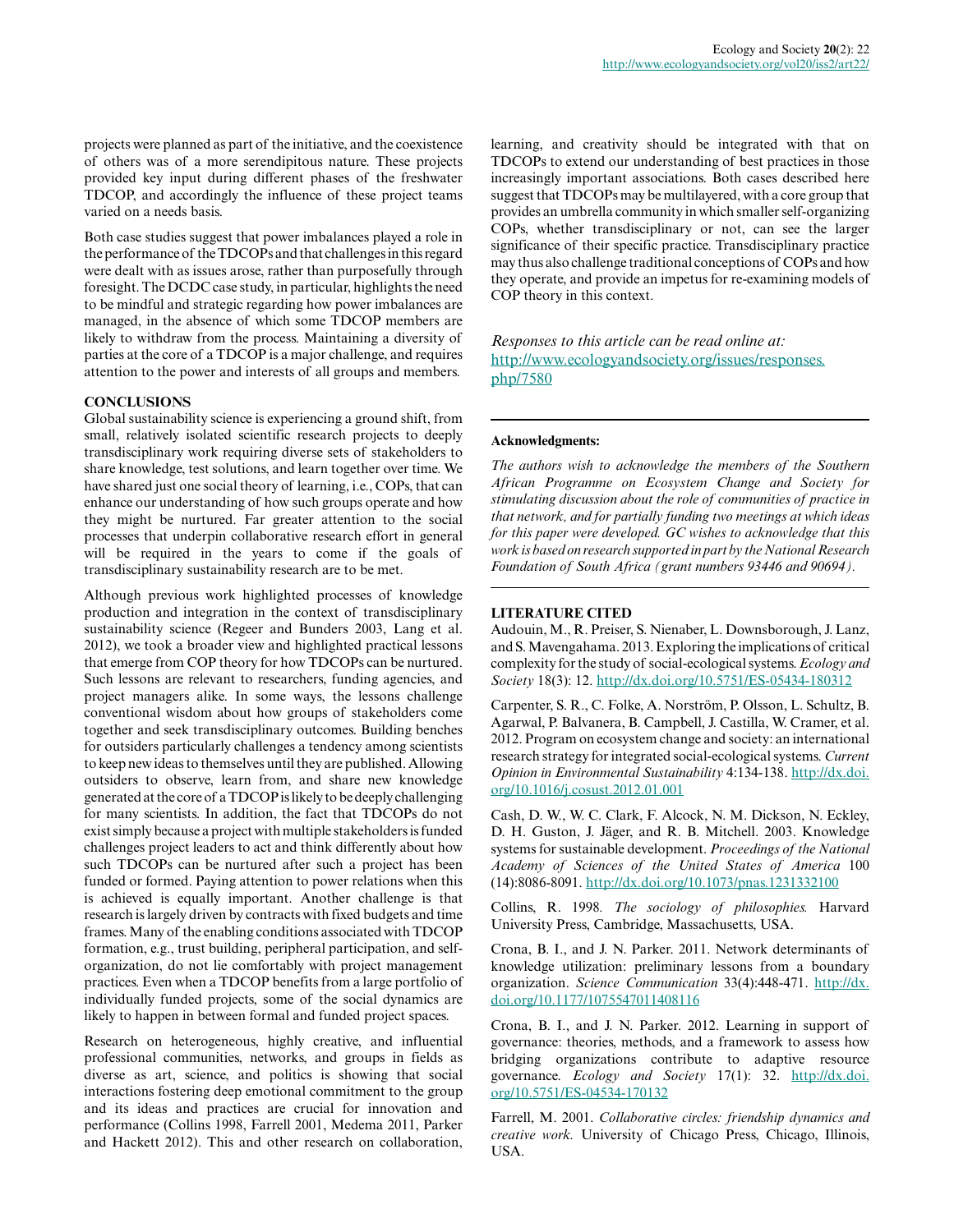Funtowicz, S. O., and J. R. Ravetz. 1993. Science for the postnormal age. *Futures* 25(7):735-755. [http://dx.doi.org/10.1016/0016-3287](http://dx.doi.org/10.1016%2F0016-3287%2893%2990022-L) [\(93\)90022-L](http://dx.doi.org/10.1016%2F0016-3287%2893%2990022-L)

Gibbons, M., C. Limoges, H. Nowotny, S. Schwartzman, P. Scott, and M. Trow. 1994. *The new production of knowledge: the dynamics of science and research in contemporary societies*. Sage, London, UK.

Goldstein, B. E., and W. H. Butler. 2010. The U.S. Fire Learning Network: providing a narrative framework for restoring ecosystems, professions, and institutions. *Society & Natural Resources* 23(10):935-951. [http://dx.doi.org/10.1080/08941920903012494](http://dx.doi.org/10.1080%2F08941920903012494)

Guston, D. H. 2001. Boundary organizations in environmental policy and science: an introduction. *Science, Technology, & Human Values* 26(4):399-408.

Hampton, S. E., and J. N. Parker. 2011. Collaboration and productivity in scientific synthesis. *BioScience* 61(11):900-910. [http://dx.doi.org/10.1525/bio.2011.61.11.9](http://dx.doi.org/10.1525%2Fbio.2011.61.11.9) 

Hirsch Hadorn, G., C. Pohl, and G. Bammer. 2010. Solving problems through transdisciplinary research. Pages 431-452 *in* R. Frodeman, J. T. Klein, and C. Mitcham, editors. *The Oxford handbook of interdisciplinarity*. Oxford University Press, Oxford, UK.

Jahn, T., M. Bergmann, and F. Keil. 2012. Transdisciplinarity: between mainstreaming and marginalization. *Ecological Economics* 79:1-10. [http://dx.doi.org/10.1016/j.ecolecon.2012.04.017](http://dx.doi.org/10.1016%2Fj.ecolecon.2012.04.017) 

Keen, M., V. Brown, and R. Dyball, editors. 2005. *Social learning in environmental management: towards a sustainable future*. Earthscan, London, UK.

Lang, D. J., A. Wiek, M. Bergmann, M. Stauffacher, P. Martens, P. Moll, M. Swilling, and C. J. Thomas. 2012. Transdisciplinary research in sustainability science: practice, principles, and challenges. *Sustainability Science* 7(1):25-43. [http://dx.doi.](http://dx.doi.org/10.1007%2Fs11625-011-0149-x) [org/10.1007/s11625-011-0149-x](http://dx.doi.org/10.1007%2Fs11625-011-0149-x)

Lave, J., and E. Wenger. 1991. *Situated learning: legitimate peripheral participation*, Cambridge University Press, Cambridge, UK. [http://dx.doi.org/10.1017/CBO9780511815355](http://dx.doi.org/10.1017%2FCBO9780511815355) 

Lélé, S., and R. B. Norgaard. 2005. Practicing interdisciplinarity. *BioScience* 55(11):967-975. [http://dx.doi.org/10.1641/0006-3568](http://dx.doi.org/10.1641%2F0006-3568%282005%29055%5B0967%3API%5D2.0.CO%3B2) [\(2005\)055\[0967:PI\]2.0.CO;2](http://dx.doi.org/10.1641%2F0006-3568%282005%29055%5B0967%3API%5D2.0.CO%3B2) 

Max-Neef, M. A. 2005. Foundations of transdisciplinarity. *Ecological Economics* 53(1):5-16. [http://dx.doi.org/10.1016/j.](http://dx.doi.org/10.1016%2Fj.ecolecon.2005.01.014) [ecolecon.2005.01.014](http://dx.doi.org/10.1016%2Fj.ecolecon.2005.01.014) 

Medema, S. G. 2011. Public choice and the notion of creative communities. *History of Political Economy* 43(1):225-246. [http://](http://dx.doi.org/10.1215%2F00182702-2010-049) [dx.doi.org/10.1215/00182702-2010-049](http://dx.doi.org/10.1215%2F00182702-2010-049)

Mitchell, R. K., B. R. Agle, and D. J. Wood. 1997 Toward a theory of stakeholder identification and salience: defining the principle of who and what really counts. *Academy of Management Review* 22(4):853-886. [http://dx.doi.org/10.2307/259247](http://dx.doi.org/10.2307%2F259247) 

Mobjörk, M. 2010. Consulting versus participatory transdisciplinarity: a refined classification of transdisciplinary research. *Futures* 42:866-873. [http://dx.doi.org/10.1016/j.futures.2010.03.003](http://dx.doi.org/10.1016%2Fj.futures.2010.03.003)

Norgaard, R. B., and P. Baer. 2005. Collectively seeing complex systems: the nature of the problem. *BioScience* (55)11:953-960. [http://dx.doi.org/10.1641/0006-3568\(2005\)055\[0953:CSCSTN\]2.0.](http://dx.doi.org/10.1641%2F0006-3568%282005%29055%5B0953%3ACSCSTN%5D2.0.CO%3B2)  $CO:2$ 

Parker, J., and B. Crona. 2012. On being all things to all people: boundary organizations and the contemporary research university. *Social Studies of Science* 42(2):262-289. [http://dx.doi.](http://dx.doi.org/10.1177%2F0306312711435833) [org/10.1177/0306312711435833](http://dx.doi.org/10.1177%2F0306312711435833)

Parker, J. N., and E. J. Hackett. 2012. Hot spots and hot moments in scientific collaborations and social movements. *American Sociological Review* 77(1):21-44. [http://dx.doi.org/10.1177/0003](http://dx.doi.org/10.1177%2F0003122411433763) [122411433763](http://dx.doi.org/10.1177%2F0003122411433763)

Pennington, D. D., G. L. Simpson, M. S. McConnell, J. M. Fair, and R. J. Baker. 2013. Transdisciplinary research, transformative learning, and transformative science. *BioScience* 63:564-573. [http://dx.doi.org/10.1525/bio.2013.63.7.9](http://dx.doi.org/10.1525%2Fbio.2013.63.7.9)

Regeer, B. J., and J. F. G. Bunders. 2003. The epistemology of transdisciplinary research: from knowledge integration to communities of practice. *Interdisciplinary Environmental Review* 5(2):98-118. [http://dx.doi.org/10.1504/IER.2003.053901](http://dx.doi.org/10.1504%2FIER.2003.053901)

Reyers, B., D. J. Roux, R. M. Cowling, A. E. Ginsburg, J. L. Nel, and P. O'Farrell. 2010. Conservation planning as a transdisciplinary process. *Conservation Biology* 24(4):957-965. [http://dx.doi.org/10.1111/j.1523-1739.2010.01497.x](http://dx.doi.org/10.1111%2Fj.1523-1739.2010.01497.x) 

Rivera-Ferre, M. G., L. Pereira, T. Karpouzoglou, K. A. Nicholas, S. Onzere, W. Waterlander, F. Mahomoodally, A. Vrieling, F. D. Babalola, C. C. Ummenhofer, et al. 2013. A vision for transdisciplinarity in future earth: perspectives of young researchers. *Journal of Agriculture, Food Systems and Community Development* 3(1):249-260. [http://dx.doi.org/10.5304/jafscd.2013.034.031](http://dx.doi.org/10.5304%2Fjafscd.2013.034.031)

Roberts, J. 2006. Limits to communities of practice. *Journal of Management Studies*. 43(3):623-639. [http://dx.doi.org/10.1111/](http://dx.doi.org/10.1111%2Fj.1467-6486.2006.00618.x) [j.1467-6486.2006.00618.x](http://dx.doi.org/10.1111%2Fj.1467-6486.2006.00618.x)

Roux, D., F. de Moor, J. Cambray, and H. Barber-James. 2002. Use of landscape-level river signatures in conservation planning: a South African case study. *Conservation Ecology* 6(2): 6. [online] URL:<http://www.consecol.org/vol6/iss2/art6/>

Roux, D. J, and J. L. Nel. 2013. Review: freshwater conservation planning in South Africa: milestones to date and catalysts for implementation. *Water SA* 39(1):151-164. [http://dx.doi.](http://dx.doi.org/10.4314%2Fwsa.v39i1.15) [org/10.4314/wsa.v39i1.15](http://dx.doi.org/10.4314%2Fwsa.v39i1.15) 

Roux, D. J., K. H. Rogers, H. C. Biggs, P. J. Ashton, and A. Sergeant. 2006. Bridging the science-management divide: moving from unidirectional knowledge transfer to knowledge interfacing and sharing. *Ecology and Society* 11(1): 4. [online] URL: [http://](http://www.ecologyandsociety.org/vol11/iss1/art4/) [www.ecologyandsociety.org/vol11/iss1/art4/](http://www.ecologyandsociety.org/vol11/iss1/art4/) 

Roux, D. J., R. J. Stirzaker, C. M. Breen, E. C. Lefroy, and H. P. Cresswell. 2010. Framework for participative reflection on the accomplishment of transdisciplinary research programs. *Environmental Science & Policy* 13:733-741. [http://dx.doi.](http://dx.doi.org/10.1016%2Fj.envsci.2010.08.002) [org/10.1016/j.envsci.2010.08.002](http://dx.doi.org/10.1016%2Fj.envsci.2010.08.002) 

Russell, A. W., F. Wickson, and A. L. Carew. 2008. Transdisciplinarity: context, contradictions and capacity. *Futures* 40(5):460-472. [http://dx.doi.org/10.1016/j.futures.2007.10.005](http://dx.doi.org/10.1016%2Fj.futures.2007.10.005)